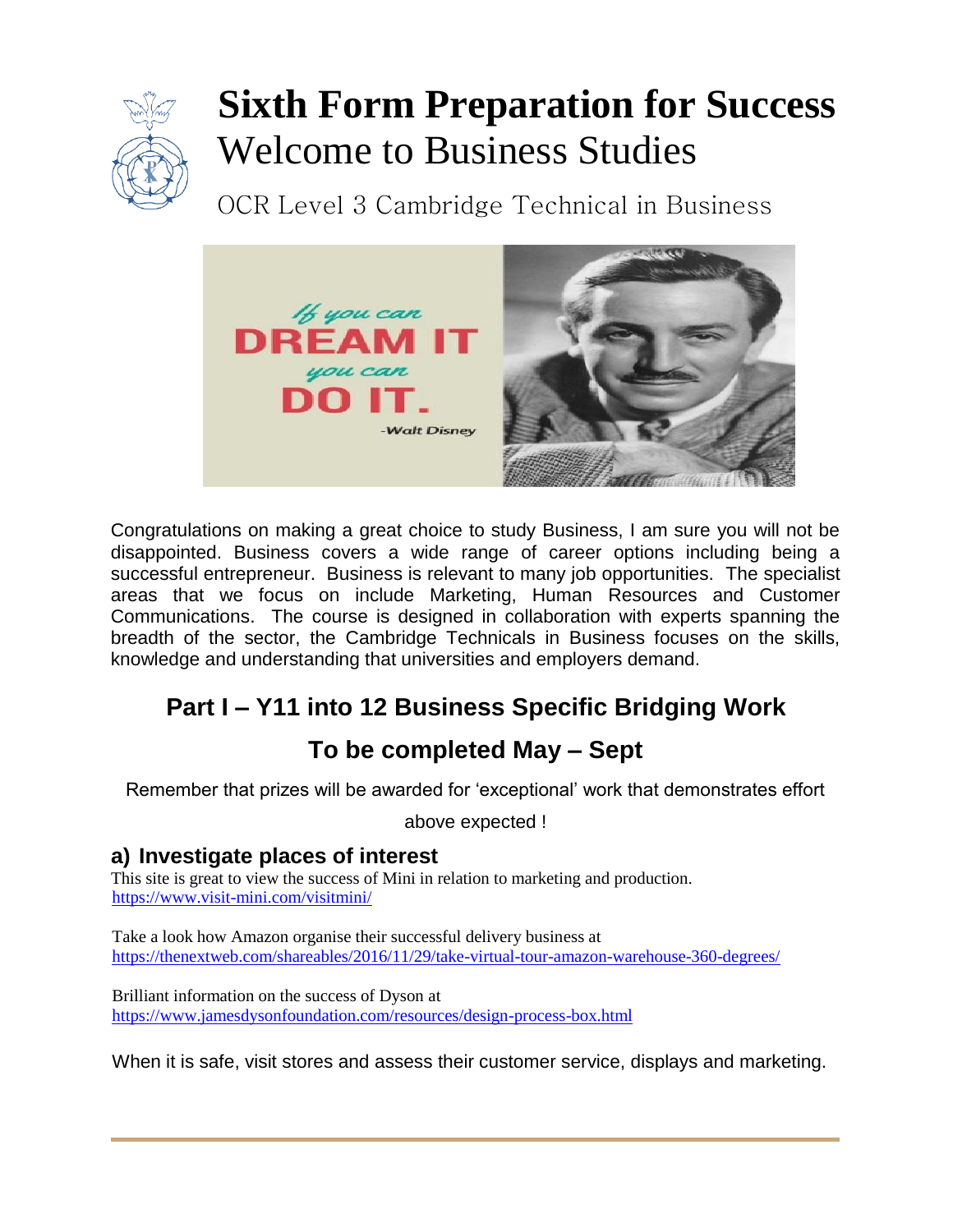# **b) Wider reading**



**[How I Made It: 40 Successful Entrepreneurs Reveal How They Made Millions](http://www.amazon.co.uk/How-Made-Successful-Entrepreneurs-Millions/dp/0749460520/ref=sr_1_3?s=books&ie=UTF8&qid=1331191816&sr=1-3) - Rachel Bridge** An essential read for anyone that is thinking about starting their own business. Successful Entrepreneurs are interviewed about how the spotted a gap in a market, and developed a USP.

#### **The Tipping Point: How Little Things Can Make a Big Difference - [Malcolm Gladwell](http://www.amazon.co.uk/Malcolm-Gladwell/e/B000APOE98/ref=ntt_athr_dp_pel_1)**

A very readable and fascinating book, which looks into the reasons products become market leaders.

#### **[The Google Story](http://www.amazon.co.uk/Google-Story-David-Vise/dp/0330508121/ref=sr_1_1?s=books&ie=UTF8&qid=1331191783&sr=1-1) - David A. Vise**

An interesting investigation into the culture at Google, includes insights into the four day working week and soft management styles. The questions is; are these the things that made Google the world's number one search engine?

# **[Business Stripped Bare: Adventures of a Global Entrepreneur](http://www.amazon.co.uk/Business-Stripped-Bare-Adventures-Entrepreneur/dp/0753515032/ref=sr_1_4?s=books&ie=UTF8&qid=1331191816&sr=1-4)** - **Sir Richard Branson**

The autobiography of Britain's most famous entrepreneur.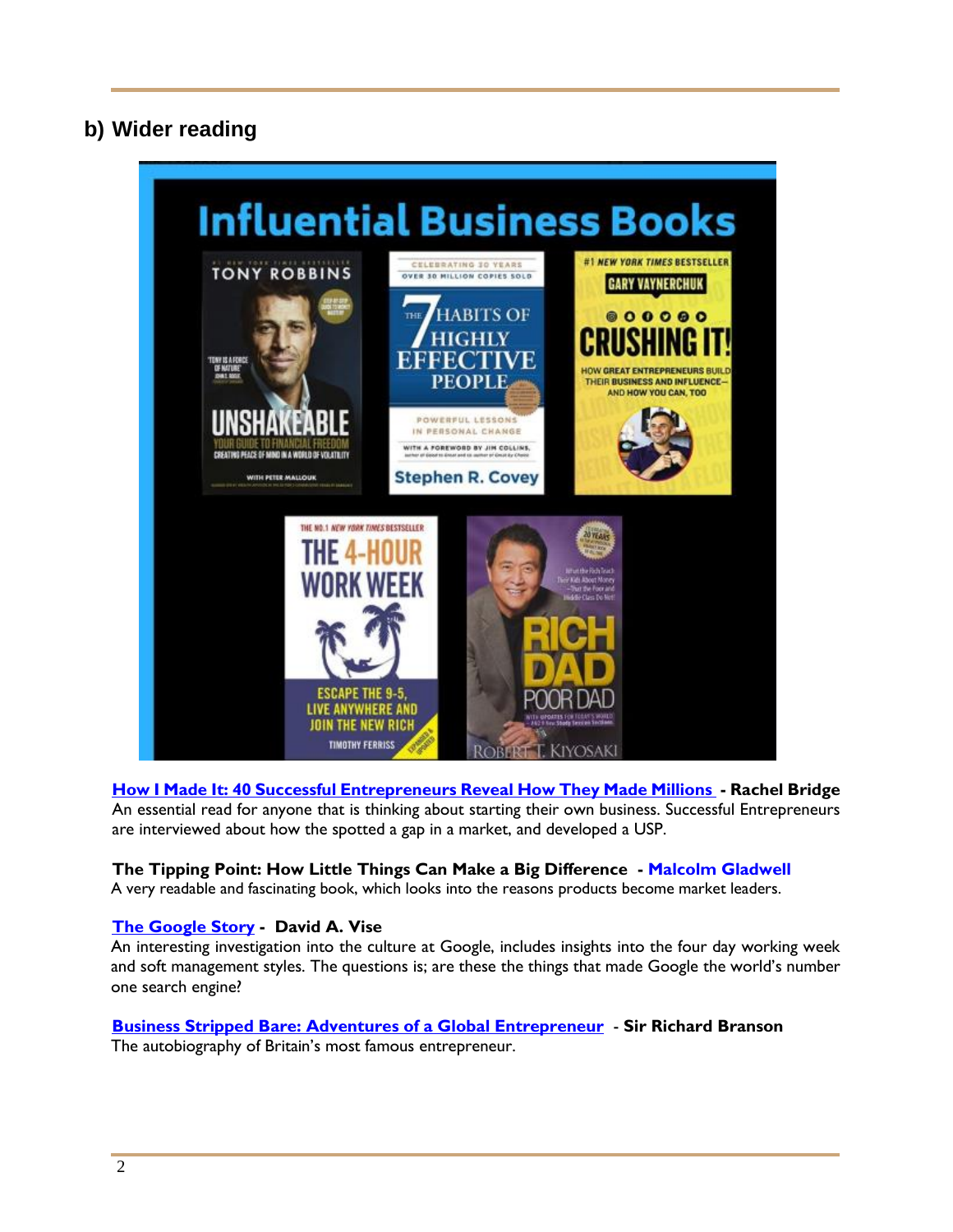# **c) Compulsory task**

This task will involve going to a business and completing some observations so you are able to complete the questions below and present your findings in a PowerPoint presentation. It may not be possible to visit an actual business but you can still visit their website.

You are a mystery shopper and you need to complete the below questionnaire for a retail store or food establishment of your choice. You then need to present your findings to the directors at head office. Within your presentation you need to include a little background information about the business, you need to analyse your questionnaire results, you need to give information on the businesses target market and you need to give information on the importance of customer service.

Please complete the below questionnaire from a business of your choice.

| Store name: | Date of visit: |  |
|-------------|----------------|--|
|             |                |  |

Choose the question that is appropriate depending on whether you can visit or not

Write 'n/a' if any questions are not applicable eg if you cannot visit due to lockdown.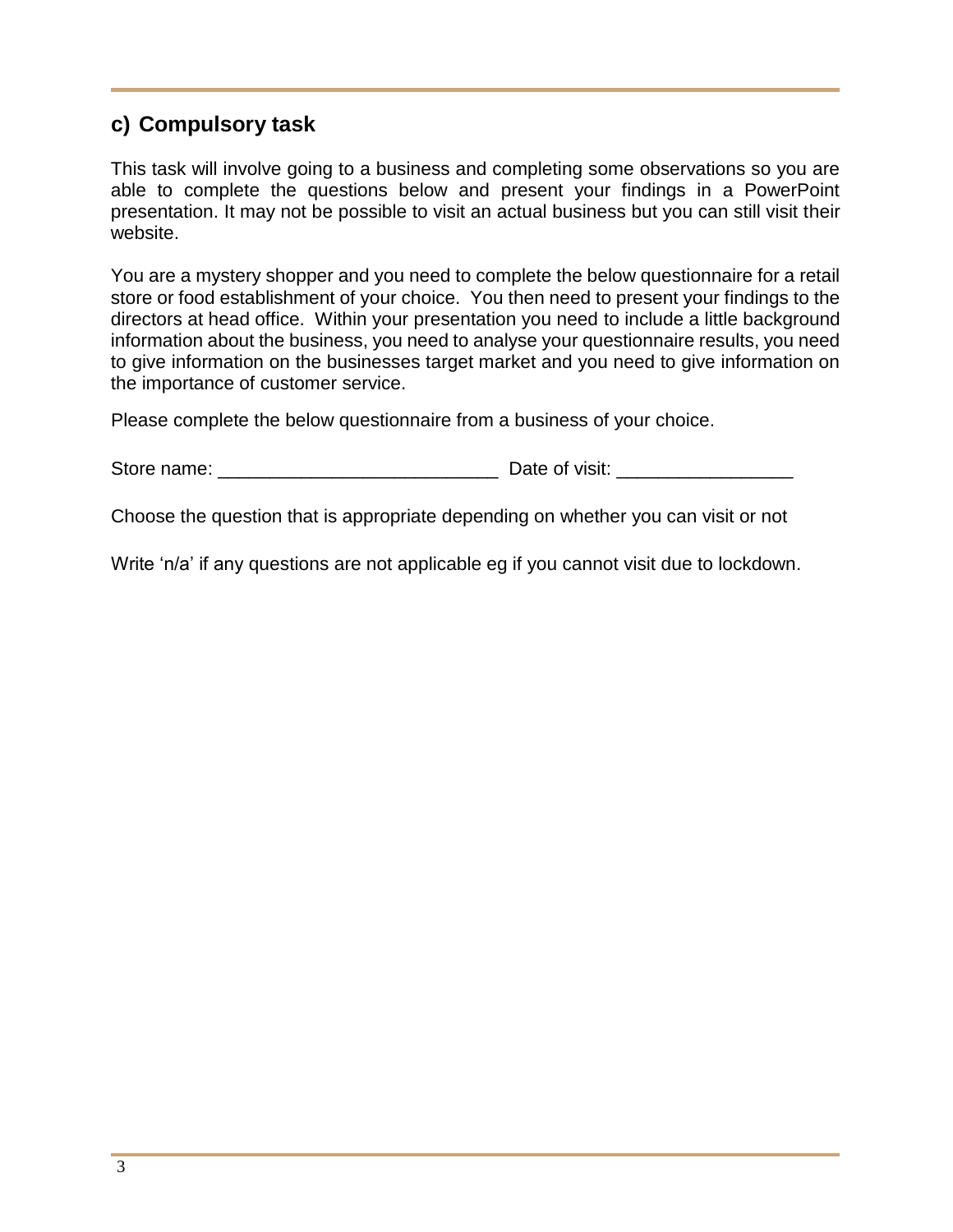|    | <b>Section 1 - Store Appearance</b>                                   |                 |                |      |                |           |  |
|----|-----------------------------------------------------------------------|-----------------|----------------|------|----------------|-----------|--|
|    |                                                                       |                 |                |      |                |           |  |
|    | 1. Was the store's outside appearance attractive?                     |                 |                |      |                |           |  |
|    | Was the main website page attractive?                                 |                 | $\overline{2}$ | 3    | $\overline{4}$ | 5         |  |
|    |                                                                       | Needs improving |                | Good |                | Excellent |  |
|    |                                                                       |                 |                |      |                |           |  |
|    |                                                                       |                 |                |      |                |           |  |
| 2. | Was the window display inviting and attractive?                       |                 |                |      |                |           |  |
|    | Was the website easy to navigate and was it presented well?           |                 |                |      |                |           |  |
|    |                                                                       |                 | 2              | 3    | 4              | 5         |  |
|    |                                                                       | Needs improving |                | Good |                | Excellent |  |
|    |                                                                       |                 |                |      |                |           |  |
|    |                                                                       |                 |                |      |                |           |  |
| 3. | Did the outside appear clean e.g. Windows?                            |                 |                |      |                |           |  |
|    |                                                                       |                 |                |      |                |           |  |
|    |                                                                       | 1               | $\overline{2}$ | 3    | $\overline{4}$ | 5         |  |
|    |                                                                       |                 |                |      |                |           |  |
|    |                                                                       | Needs improving |                | Good |                | Excellent |  |
|    |                                                                       |                 |                |      |                |           |  |
|    |                                                                       |                 |                |      |                |           |  |
| 4. | Was the store clean and attractive inside?                            |                 |                |      |                |           |  |
|    |                                                                       | 1               | $\overline{2}$ | 3    | $\overline{4}$ | 5         |  |
|    |                                                                       | Needs improving |                | Good |                | Excellent |  |
|    |                                                                       |                 |                |      |                |           |  |
|    |                                                                       |                 |                |      |                |           |  |
|    |                                                                       |                 |                |      |                |           |  |
|    |                                                                       |                 |                |      |                |           |  |
|    |                                                                       |                 |                |      |                |           |  |
|    | 5. Was the stores website easy to use?                                |                 | $\overline{2}$ | 3    | $\overline{4}$ | 5         |  |
|    |                                                                       | Needs improving |                | Good |                | Excellent |  |
|    |                                                                       |                 |                |      |                |           |  |
|    |                                                                       |                 |                |      |                |           |  |
|    |                                                                       |                 |                |      |                |           |  |
| 6. | How did you feel about the overall appearance of the store / website? |                 |                |      |                |           |  |
|    |                                                                       |                 |                |      |                |           |  |
|    |                                                                       |                 | $\overline{2}$ | 3    | 4              | 5         |  |
|    |                                                                       | Needs improving |                | Good |                | Excellent |  |
|    |                                                                       |                 |                |      |                |           |  |
|    | Store appearance comments                                             |                 |                |      |                |           |  |
|    |                                                                       |                 |                |      |                |           |  |
|    |                                                                       |                 |                |      |                |           |  |
|    |                                                                       |                 |                |      |                |           |  |
|    |                                                                       |                 |                |      |                |           |  |
|    |                                                                       |                 |                |      |                |           |  |
|    |                                                                       |                 |                |      |                |           |  |
|    |                                                                       |                 |                |      |                |           |  |
|    |                                                                       |                 |                |      |                |           |  |
|    |                                                                       |                 |                |      |                |           |  |

\_\_\_\_\_\_\_\_\_\_\_\_\_\_\_\_\_\_\_\_\_\_\_\_\_\_\_\_\_\_\_\_\_\_\_\_\_\_\_\_\_\_\_\_\_\_\_\_\_\_\_\_\_\_\_\_\_\_\_\_\_\_\_\_\_\_\_\_\_\_\_\_\_\_\_\_\_\_\_\_\_\_\_\_\_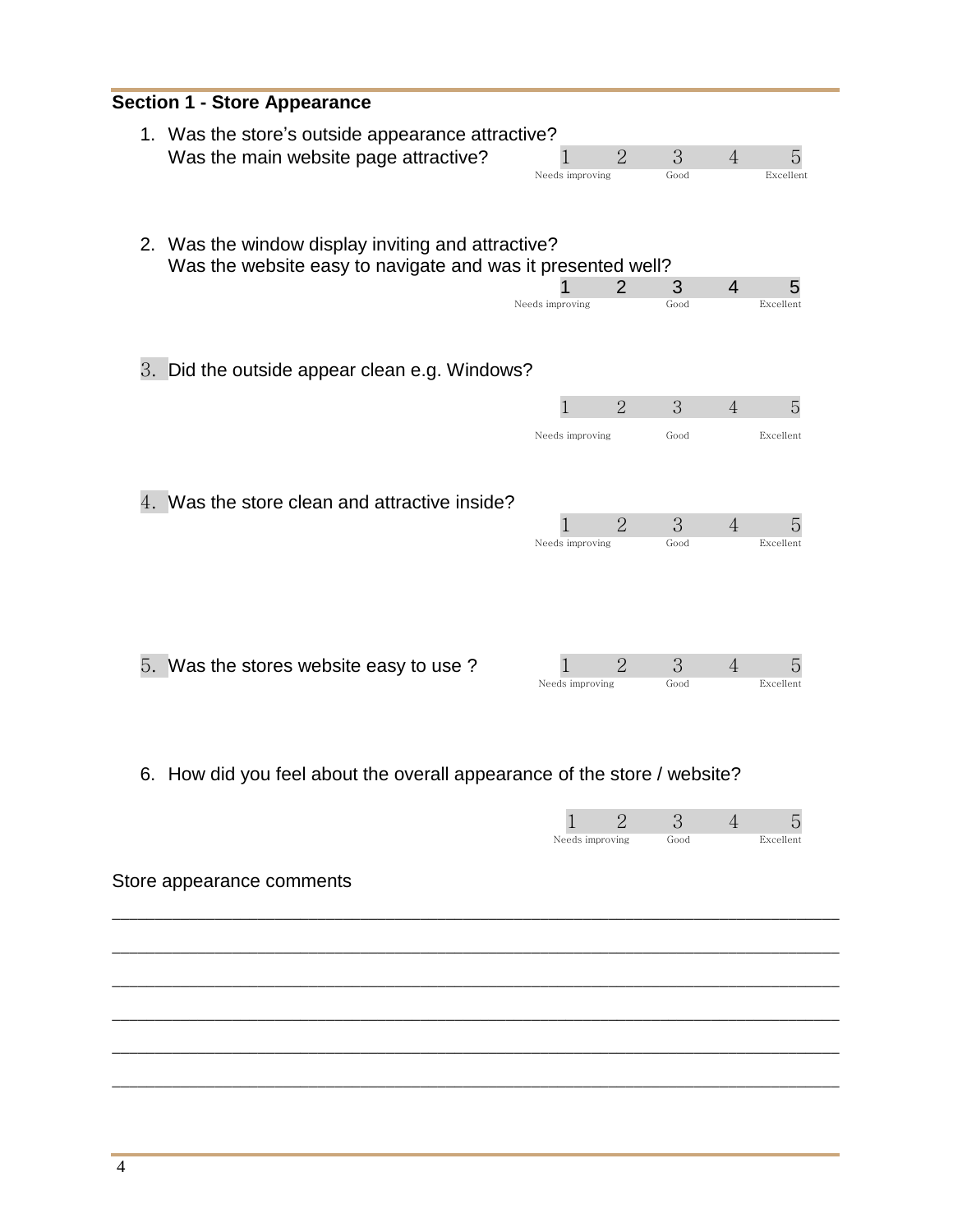#### **Section 2 – Personal service**

7. Were you promptly greeted / message appear?

|                                              |                 | $\overline{2}$ | 3    | 4 | h         |
|----------------------------------------------|-----------------|----------------|------|---|-----------|
|                                              | Needs improving |                | Good |   | Excellent |
|                                              |                 |                |      |   |           |
| 8. Was the greeting friendly & professional? |                 | 2              | 3    |   |           |
|                                              | Needs improving |                | Good |   | Excellent |

9. Did the employee ask questions to find out what you were looking for or to chat?

|                                                                    |                 | $\overline{2}$ | 3    | 4              | 5         |
|--------------------------------------------------------------------|-----------------|----------------|------|----------------|-----------|
|                                                                    | Needs improving |                | Good |                | Excellent |
| 10. Was the employee knowledgeable about the merchandise?          |                 |                |      |                |           |
|                                                                    |                 | 2              | 3    | $\overline{4}$ | 5         |
|                                                                    | Needs improving |                | Good |                | Excellent |
| 11. Was the employee's appearance appropriate?                     | П               | $\overline{2}$ | 3    | $\overline{4}$ | 5         |
|                                                                    | Needs improving |                | Good |                | Excellent |
| 12. Was the purchase experience positive?                          |                 | $\mathcal{D}$  | 3    | $\overline{4}$ | 5         |
|                                                                    | Needs improving |                | Good |                | Excellent |
| 13. How would you rate your first impression of the store/website? |                 |                |      |                |           |
|                                                                    |                 | 2              | 3    | $\overline{4}$ | 5         |
|                                                                    | Needs improving |                | Good |                | Excellent |
| Personal service comments                                          |                 |                |      |                |           |

\_\_\_\_\_\_\_\_\_\_\_\_\_\_\_\_\_\_\_\_\_\_\_\_\_\_\_\_\_\_\_\_\_\_\_\_\_\_\_\_\_\_\_\_\_\_\_\_\_\_\_\_\_\_\_\_\_\_\_\_\_\_\_\_\_\_\_\_\_\_\_\_\_\_\_\_\_\_\_\_\_\_\_\_\_

\_\_\_\_\_\_\_\_\_\_\_\_\_\_\_\_\_\_\_\_\_\_\_\_\_\_\_\_\_\_\_\_\_\_\_\_\_\_\_\_\_\_\_\_\_\_\_\_\_\_\_\_\_\_\_\_\_\_\_\_\_\_\_\_\_\_\_\_\_\_\_\_\_\_\_\_\_\_\_\_\_\_\_\_\_

\_\_\_\_\_\_\_\_\_\_\_\_\_\_\_\_\_\_\_\_\_\_\_\_\_\_\_\_\_\_\_\_\_\_\_\_\_\_\_\_\_\_\_\_\_\_\_\_\_\_\_\_\_\_\_\_\_\_\_\_\_\_\_\_\_\_\_\_\_\_\_\_\_\_\_\_\_\_\_\_\_\_\_\_\_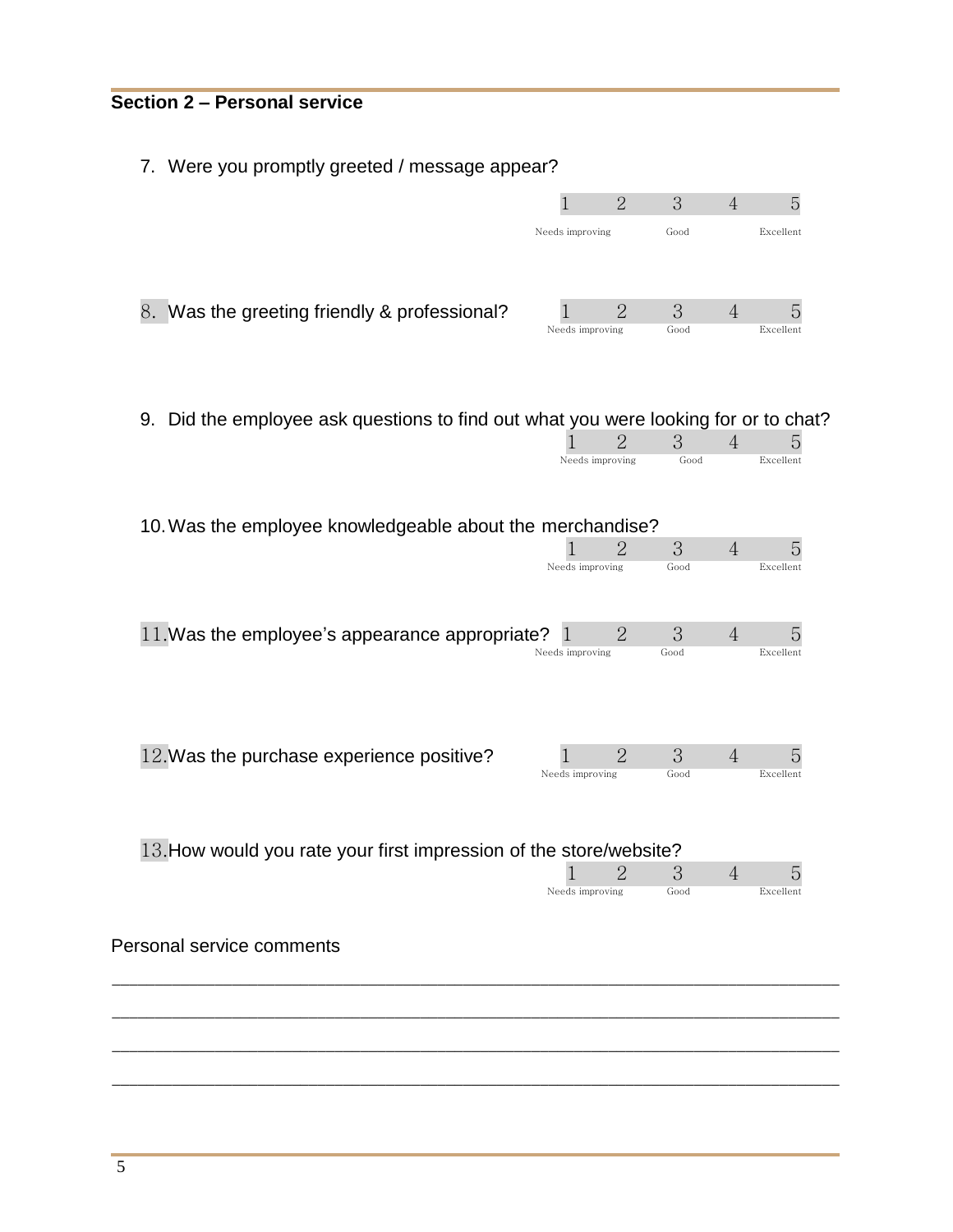| Section 3 - Merchandise                                                                                            |                                                       |                             |                |
|--------------------------------------------------------------------------------------------------------------------|-------------------------------------------------------|-----------------------------|----------------|
| 14. Was the merchandise presented well?                                                                            | $\overline{2}$<br>Needs improving                     | 3<br>$\overline{4}$<br>Good | 5<br>Excellent |
| 15. Was the product priced appropriately?                                                                          | $\overline{2}$<br>Needs improving                     | 3<br>$\overline{4}$<br>Good | 5<br>Excellent |
| 16. Was the shopping experience enjoyable?                                                                         | $\overline{2}$<br>Needs improving                     | 3<br>$\overline{4}$<br>Good | 5<br>Excellent |
| Merchandise comments                                                                                               |                                                       |                             |                |
| Section 4 - Miscellaneous                                                                                          |                                                       |                             |                |
| 17. If the employer / website did not have what you wanted, did they offer an<br>alternative/ email when in stock? | $\overline{2}$<br>Needs improving                     | 3<br>$\overline{4}$<br>Good | 5<br>Excellent |
| 18. Were the payment methods convenient?                                                                           | $\overline{2}$<br>3<br>$\mathbf 1$<br>Needs improving | 5<br>$\overline{4}$<br>Good | Excellent nt   |
| 19. Would you return to the store / website?                                                                       | $\overline{2}$<br>Needs improving                     | 3<br>4<br>Good              | 5<br>Excellent |
| <b>Miscellaneous Comments</b>                                                                                      |                                                       |                             |                |
|                                                                                                                    |                                                       |                             |                |
| Please complete the presentation as instructed                                                                     |                                                       |                             |                |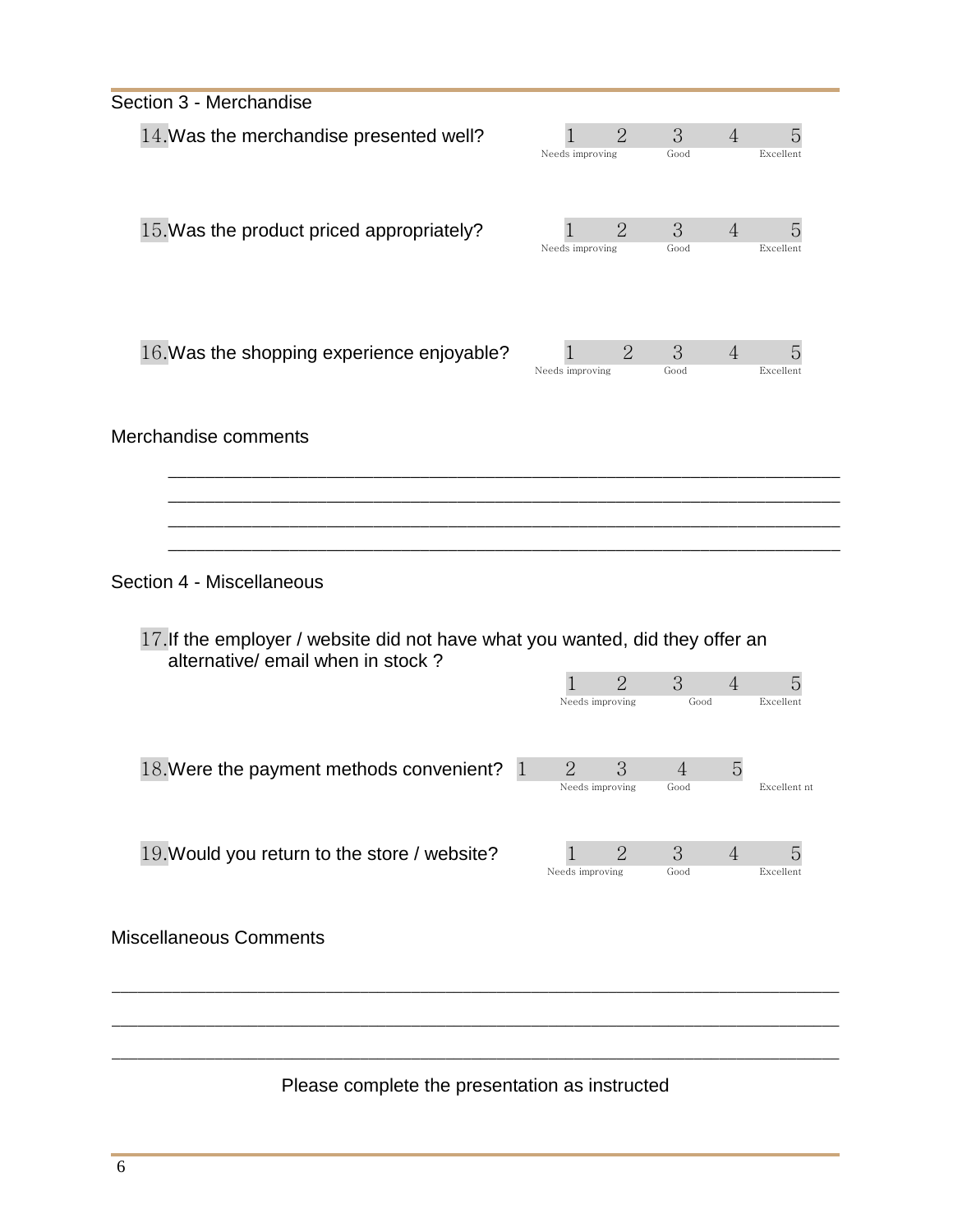#### **Unit 1- The Business Environment**

This unit covers many topics including ownership, marketing, finance human resources and external influences. This task is a simple research task to find definitions of the following terms from unit 1. This will help you clearly understand the information within lessons if you are aware of the basic terms.

| Key term                          | <b>Definition</b> |
|-----------------------------------|-------------------|
| Sole Trader                       |                   |
| Partnership                       |                   |
| <b>Private limited</b><br>company |                   |
| <b>Public limited</b><br>company  |                   |
| Not-for-Profit<br>organisation    |                   |
| <b>Public Sector</b>              |                   |
| <b>Private Sector</b>             |                   |
| Ethical                           |                   |
| Entrepreneur                      |                   |
| Organisational<br>Structure       |                   |
| <b>Stakeholders</b>               |                   |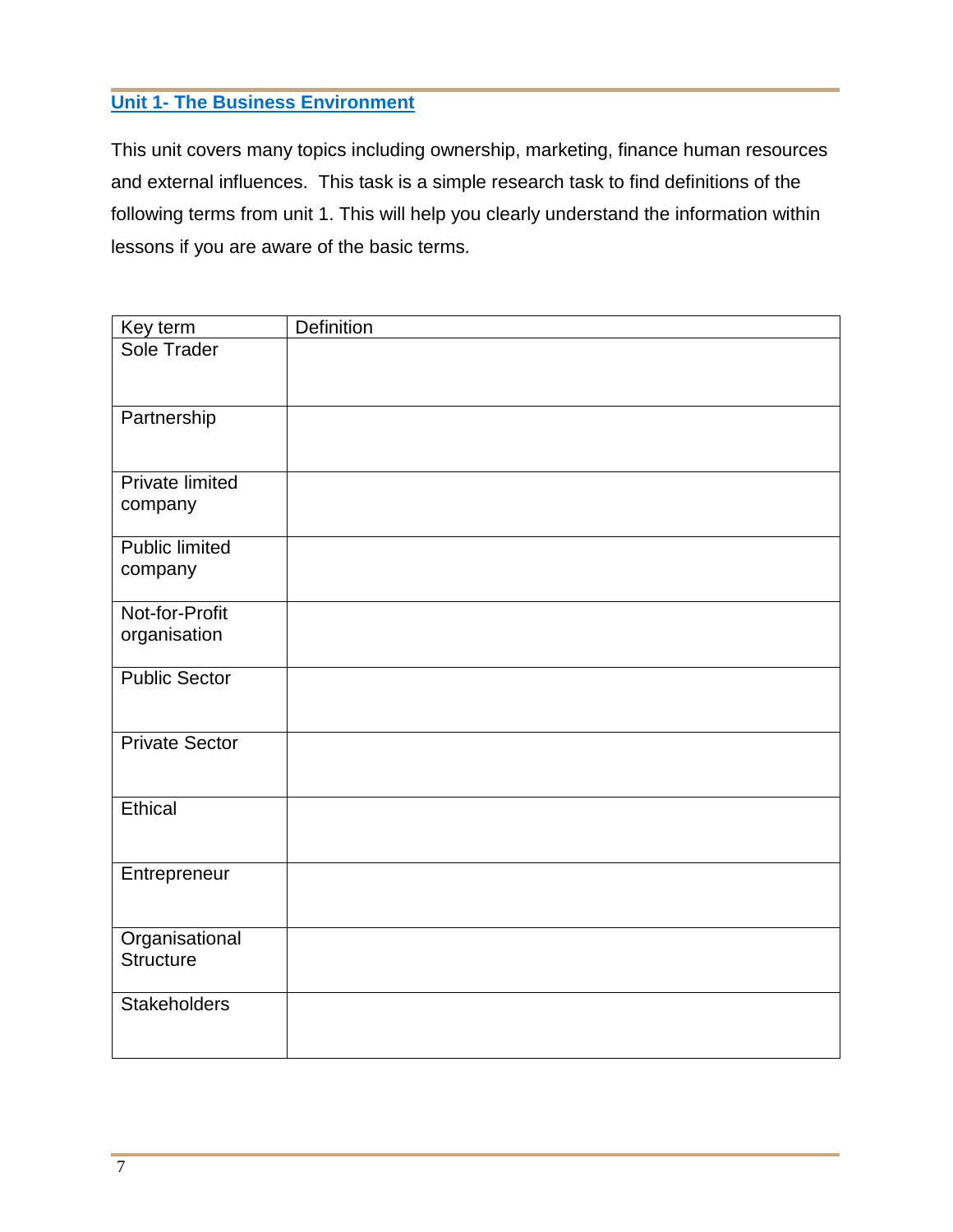# **d) Stretch!**

Have a go at a real life stock market challenge at <https://www.globalinvestorsims.com/uk/free-trial/>

Design your own product / service and produce a business plan. This website has some great resources [https://www.schoolenterprisechallenge.org/about/what-is](https://www.schoolenterprisechallenge.org/about/what-is-the-school-enterprise-challenge/)[the-school-enterprise-challenge/](https://www.schoolenterprisechallenge.org/about/what-is-the-school-enterprise-challenge/)

For the product / service you have designed, produce an appropriate marketing campaign. The share a coke campaign was a huge success, what could you produce? <https://mayecreate.com/blog/3-marketing-lessons-from-the-share-a-coke-campaign/>

# **Part II - Year 12 Head Start! for completion June – September**

#### **Specification**

The link below will take you to a copy of the specification for Business OCR Cambridge Technicals Level 3. We are completing The level 3 Extended Certificate in Business. [https://www.ocr.org.uk/Images/267335-cambridge-technicals-business-summary](https://www.ocr.org.uk/Images/267335-cambridge-technicals-business-summary-brochure.pdf)[brochure.pdf](https://www.ocr.org.uk/Images/267335-cambridge-technicals-business-summary-brochure.pdf)

The units covered in Y12 are unit 1(exam) & unit 4 (coursework)

In the first half term you will cover:-

L01 Unit 4 - Understanding customers and their importance.

L01Unit 1 - understanding different types of businesses.

#### **Schemes of work**

**Scheme of work unit 1**

[https://drive.google.com/drive/folders/1JTailIuT7pKFFLwbnAmd0c2wZa8di0ay.](https://drive.google.com/drive/folders/1JTailIuT7pKFFLwbnAmd0c2wZa8di0ay)

#### **Scheme of work unit 4**

[https://drive.google.com/drive/folders/1VULa12PX86di6SXjUV4N\\_rep\\_8yq2yQA.](https://drive.google.com/drive/folders/1VULa12PX86di6SXjUV4N_rep_8yq2yQA)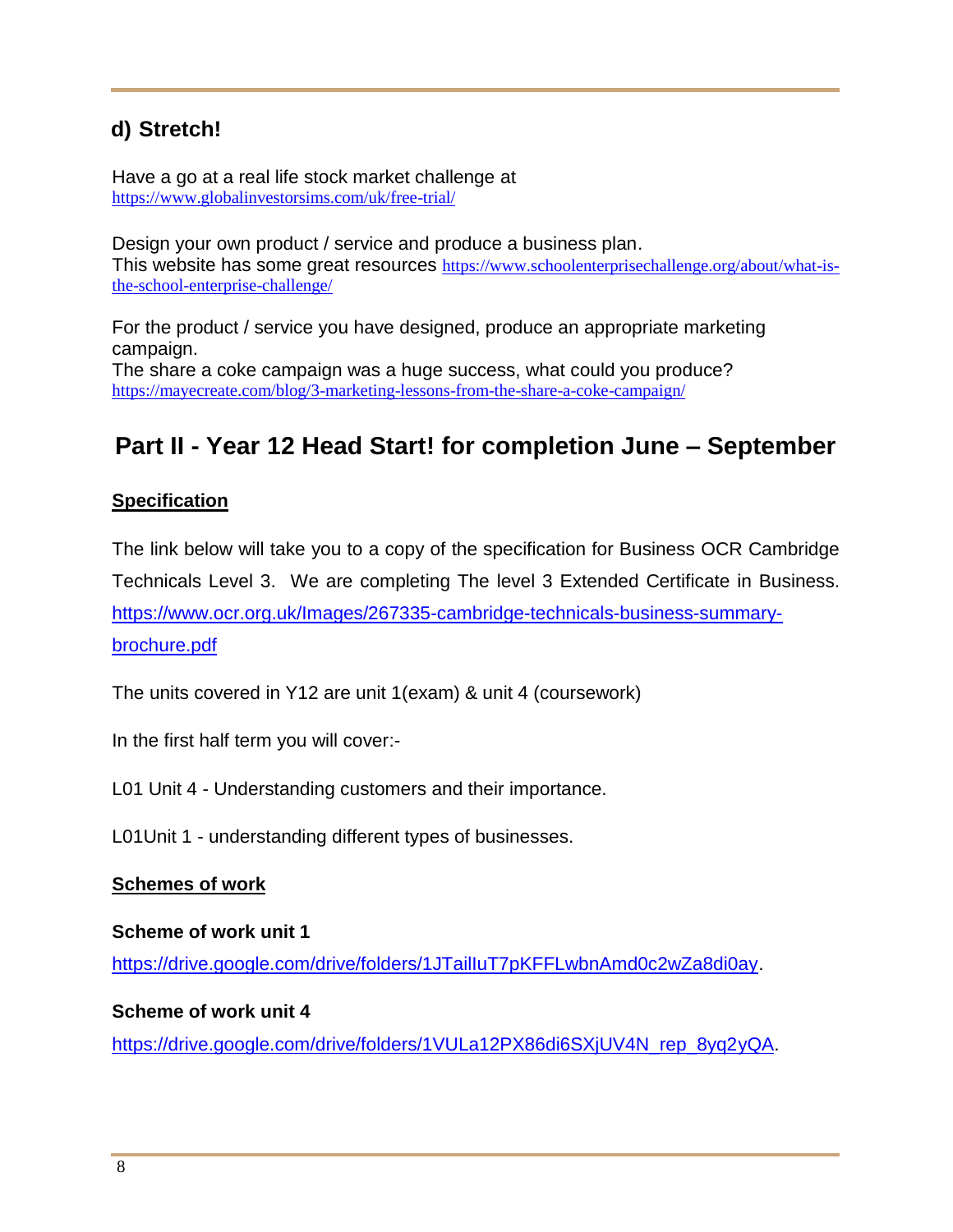We deliver both unit 1 and unit 4 alongside each other in year 12. You will have different teachers for each unit. The business environment is the exam unit and it covers a wide range of general business topics. Unit 4 is coursework and it is based on The Yorkshire Wildlife Park, focusing on customer service.

#### **Text Books**

CPG have not produced a head start to Business, however I would recommend GCSE revision guides to refresh on previous learning or build new knowledge if you haven't previously taken GCSE Business. You need to be focusing on ownership, aims and objectives, stakeholders, organisaitonal structures, marketing, finance, functional areas, human resources, external influences and customer service.

The link below is a link to our Y12 google drive. This link has got everything you need from exam board hand books to individual assignments and lessons. Please ensure you are logged in google on your school account so you are able to access the documents.

<https://drive.google.com/drive/folders/1wb-aIRg359UrLHTnOR2IjWgCeWDxxspU>

Links below are for text books we use in class, owning your own is not a course requirement.

[https://www.hoddereducation.co.uk/subjects/business-and-accounting/products/level-](https://www.hoddereducation.co.uk/subjects/business-and-accounting/products/level-3/cambridge-technicals-level-3-business)[3/cambridge-technicals-level-3-business.](https://www.hoddereducation.co.uk/subjects/business-and-accounting/products/level-3/cambridge-technicals-level-3-business) This is the specific text book designed for the OCR level 3 Business course. I wouldn't advise you purchase the book as we have a copy in school. Due to there being a choice of twenty two units the information is a little limited on each unit.

[https://www.amazon.co.uk/My-Revision-Notes-Cambridge-](https://www.amazon.co.uk/My-Revision-Notes-Cambridge-Technicals/dp/1510442324/ref=pd_lpo_14_t_0/257-5673924-9537627?_encoding=UTF8&pd_rd_i=1510442324&pd_rd_r=d1b887e6-26b5-49c6-b16d-a3578a4fc37b&pd_rd_w=XSwrd&pd_rd_wg=8w0cJ&pf_rd_p=7b8e3b03-1439-4489-abd4-4a138cf4eca6&pf_rd_r=VD3XPTY20PPM8ZYZDS36&psc=1&refRID=VD3XPTY20PPM8ZYZDS36)[Technicals/dp/1510442324/ref=pd\\_lpo\\_14\\_t\\_0/257-5673924-](https://www.amazon.co.uk/My-Revision-Notes-Cambridge-Technicals/dp/1510442324/ref=pd_lpo_14_t_0/257-5673924-9537627?_encoding=UTF8&pd_rd_i=1510442324&pd_rd_r=d1b887e6-26b5-49c6-b16d-a3578a4fc37b&pd_rd_w=XSwrd&pd_rd_wg=8w0cJ&pf_rd_p=7b8e3b03-1439-4489-abd4-4a138cf4eca6&pf_rd_r=VD3XPTY20PPM8ZYZDS36&psc=1&refRID=VD3XPTY20PPM8ZYZDS36) [9537627?\\_encoding=UTF8&pd\\_rd\\_i=1510442324&pd\\_rd\\_r=d1b887e6-26b5-49c6](https://www.amazon.co.uk/My-Revision-Notes-Cambridge-Technicals/dp/1510442324/ref=pd_lpo_14_t_0/257-5673924-9537627?_encoding=UTF8&pd_rd_i=1510442324&pd_rd_r=d1b887e6-26b5-49c6-b16d-a3578a4fc37b&pd_rd_w=XSwrd&pd_rd_wg=8w0cJ&pf_rd_p=7b8e3b03-1439-4489-abd4-4a138cf4eca6&pf_rd_r=VD3XPTY20PPM8ZYZDS36&psc=1&refRID=VD3XPTY20PPM8ZYZDS36) [b16d-a3578a4fc37b&pd\\_rd\\_w=XSwrd&pd\\_rd\\_wg=8w0cJ&pf\\_rd\\_p=7b8e3b03-1439-](https://www.amazon.co.uk/My-Revision-Notes-Cambridge-Technicals/dp/1510442324/ref=pd_lpo_14_t_0/257-5673924-9537627?_encoding=UTF8&pd_rd_i=1510442324&pd_rd_r=d1b887e6-26b5-49c6-b16d-a3578a4fc37b&pd_rd_w=XSwrd&pd_rd_wg=8w0cJ&pf_rd_p=7b8e3b03-1439-4489-abd4-4a138cf4eca6&pf_rd_r=VD3XPTY20PPM8ZYZDS36&psc=1&refRID=VD3XPTY20PPM8ZYZDS36) [4489-abd4-](https://www.amazon.co.uk/My-Revision-Notes-Cambridge-Technicals/dp/1510442324/ref=pd_lpo_14_t_0/257-5673924-9537627?_encoding=UTF8&pd_rd_i=1510442324&pd_rd_r=d1b887e6-26b5-49c6-b16d-a3578a4fc37b&pd_rd_w=XSwrd&pd_rd_wg=8w0cJ&pf_rd_p=7b8e3b03-1439-4489-abd4-4a138cf4eca6&pf_rd_r=VD3XPTY20PPM8ZYZDS36&psc=1&refRID=VD3XPTY20PPM8ZYZDS36)

[4a138cf4eca6&pf\\_rd\\_r=VD3XPTY20PPM8ZYZDS36&psc=1&refRID=VD3XPTY20PPM](https://www.amazon.co.uk/My-Revision-Notes-Cambridge-Technicals/dp/1510442324/ref=pd_lpo_14_t_0/257-5673924-9537627?_encoding=UTF8&pd_rd_i=1510442324&pd_rd_r=d1b887e6-26b5-49c6-b16d-a3578a4fc37b&pd_rd_w=XSwrd&pd_rd_wg=8w0cJ&pf_rd_p=7b8e3b03-1439-4489-abd4-4a138cf4eca6&pf_rd_r=VD3XPTY20PPM8ZYZDS36&psc=1&refRID=VD3XPTY20PPM8ZYZDS36)